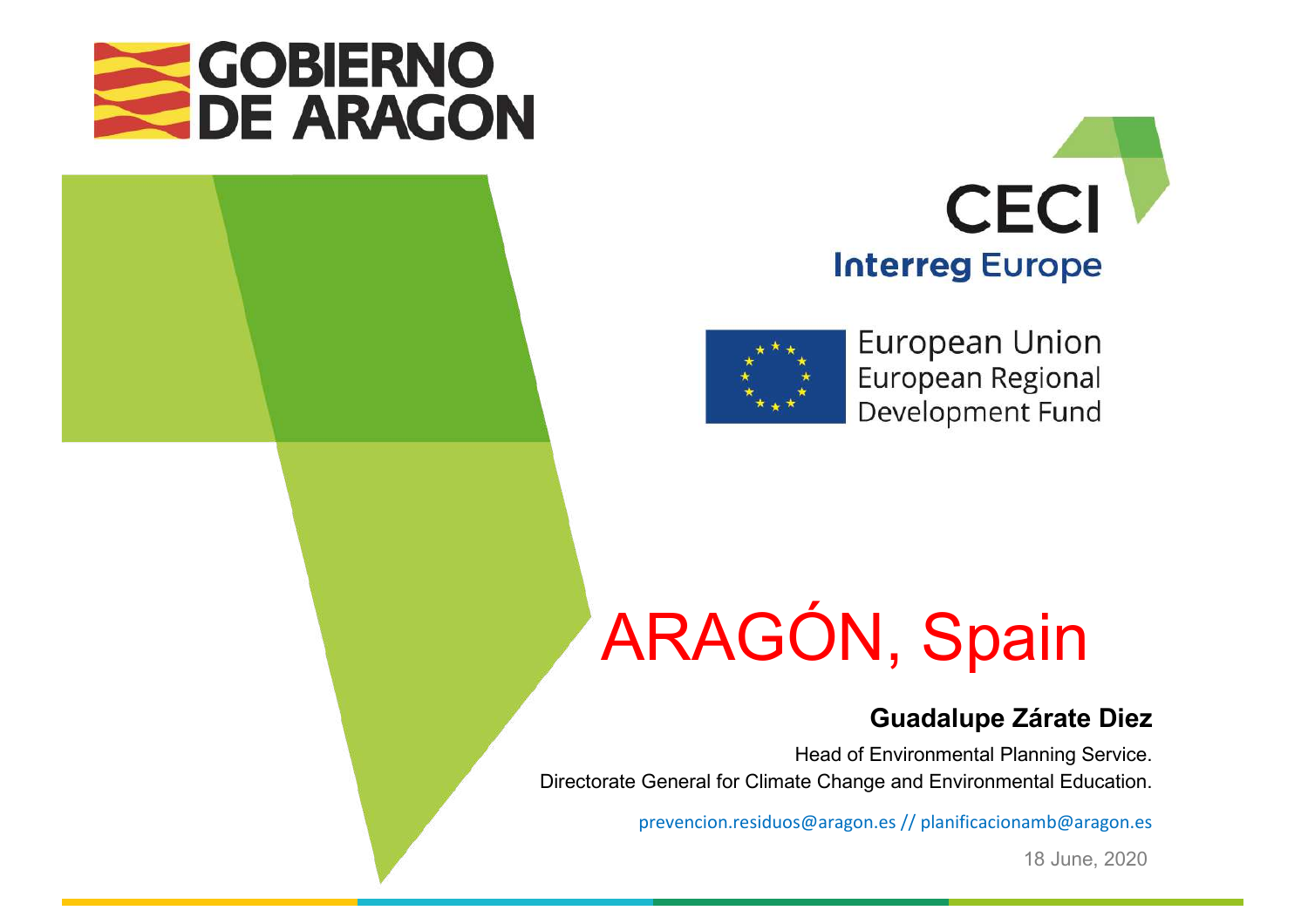



# **Policy: Strategies and Plans**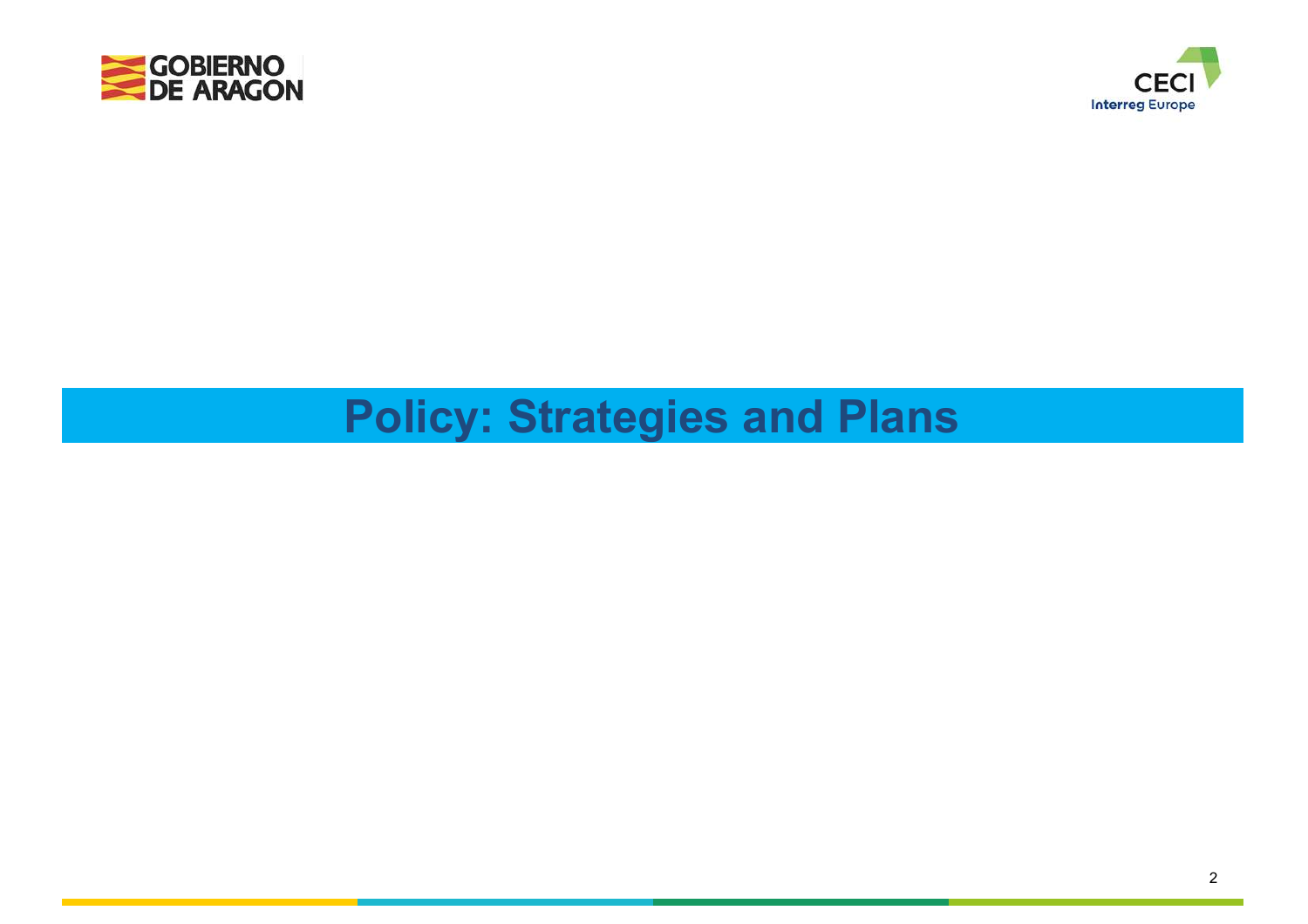# **Regional policy on circular economy**



**Our regional programs or strategies were circular economy is involved**

# **Aragon ERDF 2014-2020**

**Priority Axis 4: Supporting the shift towards a low-carbon economy in all sectors**

**PI 4.C:** Support the energy and use of renewable energies in public infraestructures, including public buildings and housing

**PI 4.B:** Promotion of energy efficiency and the use of renewable energy by SMEs.

Circular Economy, CE, is not mentioned in the Priority axis, however all the principles go through this Priority Axis, since CE contributes to lowering the emission of greenhouse gasses and improves the energy efficiency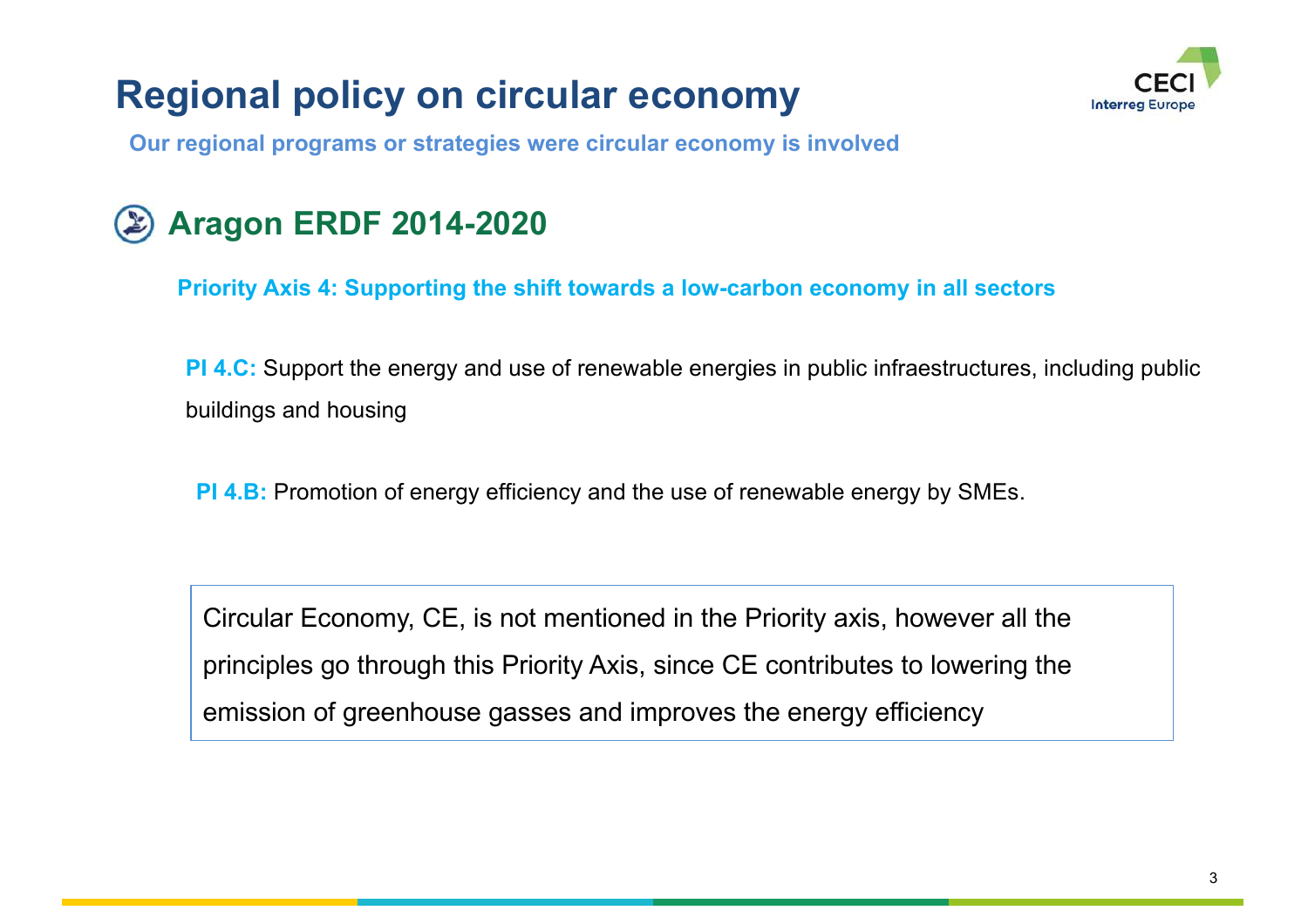

**Our regional programs or strategies were circular economy is involved**

#### **Aragon Waste Management Plan 2018-2022 (GIRA Plan)**

Based on the principles of the circular economy.

It has 10 Strategic Goals



Strategic Goal 6*, Promotion of the circular economy to improve waste management, reduce the use of hazardous substances, improve the efficient use of resources and promote green job creation.*

It has 6 Operational Goals:

Operational Goal 3: *Decoupling economic growth and waste production in circular economy.*

GIRA Plan is structured into 6 horizontal or cross cutting and 11 vertical or specific programs.

**The horizontal or cross cutting programs** (for all kind of waste): Prevention, Recovery, Control, Landfill waste, Tansboundary movements of waste and, last, Monitoring program. **Vertical programs** deal with different flows by specific type of waste. Circular economy criterion applies to all of them



https://www.aragon.es/-/plan-de-gestion-integral-de-residuos-gira-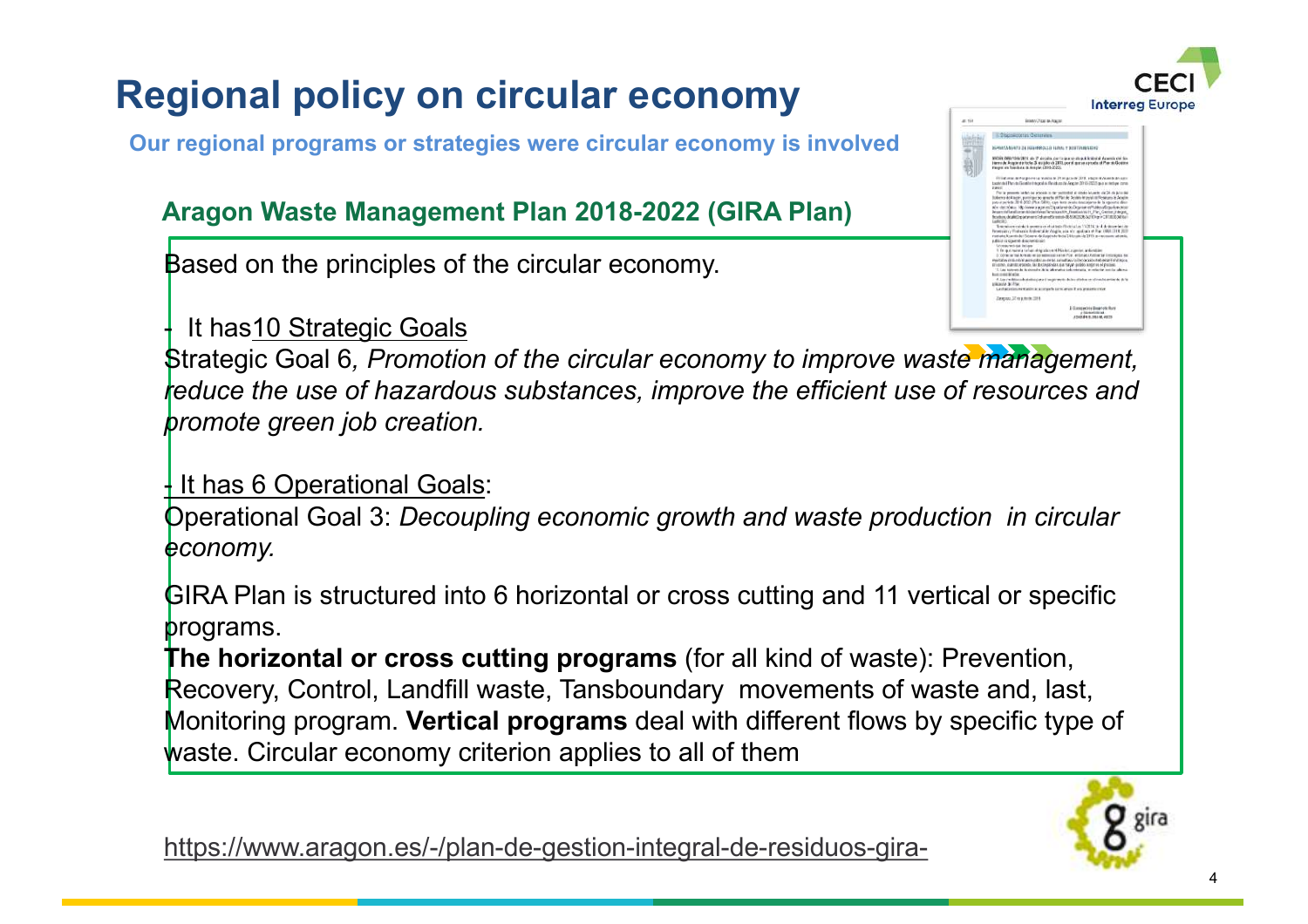# **Regional policy on circular economy**



**Our regional programs or strategies were circular economy is involved**



Climate Change Aragonese Strategy 2030 (EACC-2030)

This Climate Change Strategy is the formal commitment of Government of Aragon to the Paris Agreement and to the Sustainable Development Goals established in the 2030 Agenda of the United Nations (UN Global Compact).

To achieve these targets, ACCS has 9 Goals and 30 Action Path´s:

5th Goal: "*Developing a low carbon economy with less emissions and a circular economy through efficiency in the use of resources*".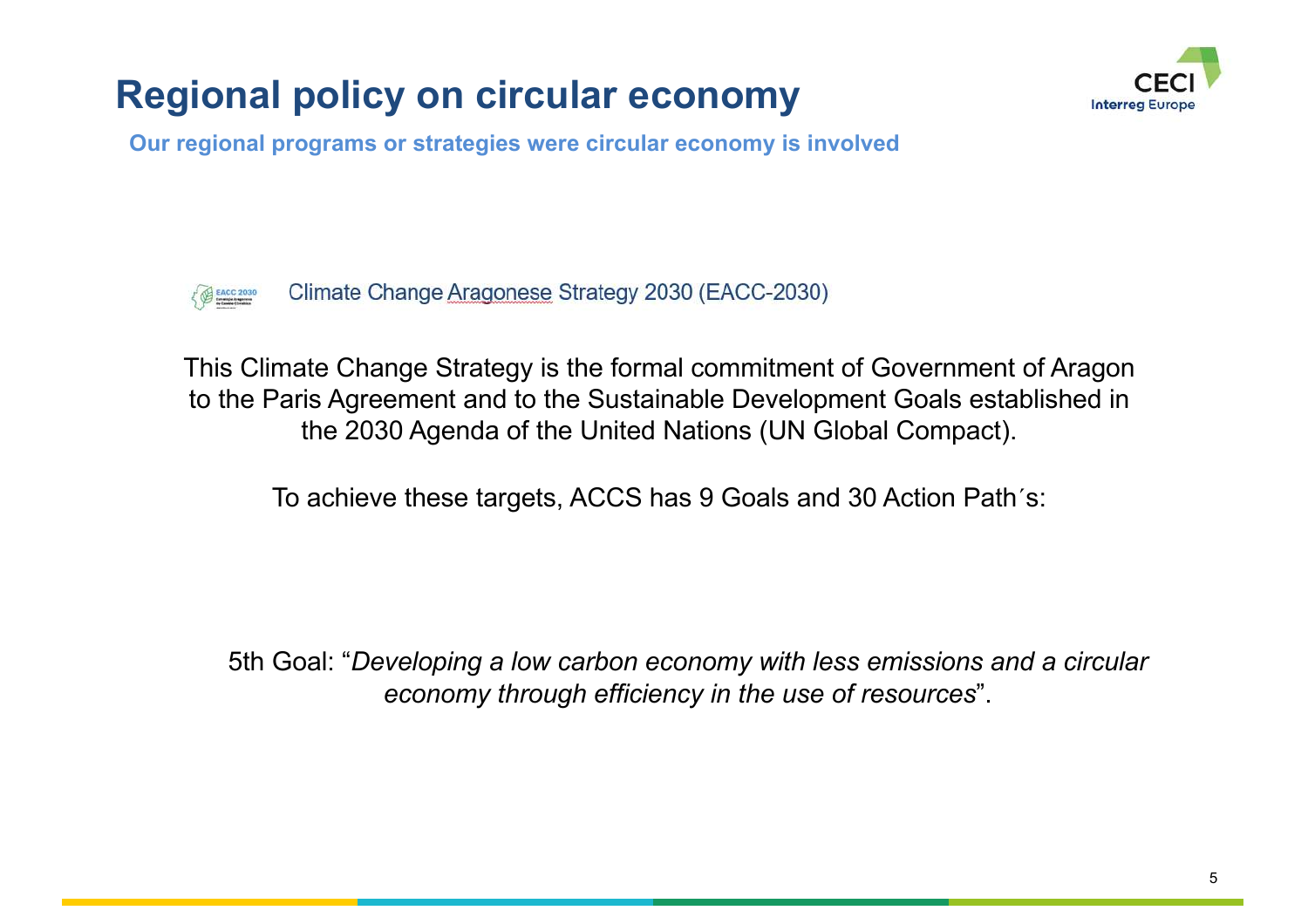# **Regional policy on circular economy**



**What´s next...**

## **Nacional Level: planning and regulations**

• **In process: Waste and Contaminated Soil Act,** and

#### **Packaging new regulation**

*(Directive 2008/98/EC on waste (Waste Framework Directive) and Directive 94/62/EC on Packaging and Packaging Waste)*

• **Approved (2/06/20)**: **Circular Economy Strategy 2030** 



## **Regional Level:**

**All Territories are reviewing their Waste Plans towards** 

**the circular economy, also in Aragón, GIRA Plan.**

### **Local Level**

**The new Waste Act specifically mention local waste management and local circular** economy **plans**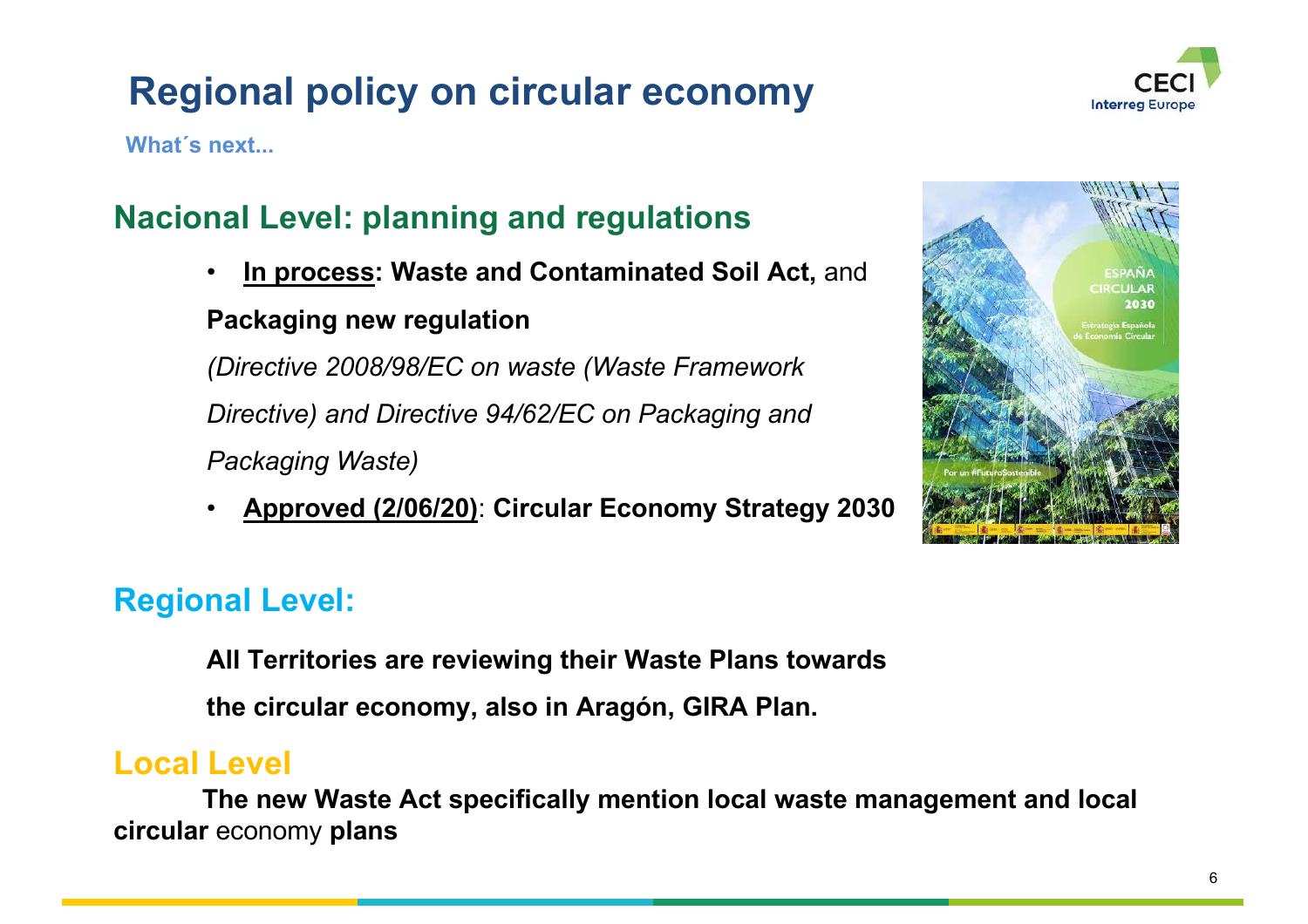## **Citizen Involvement in Circular Economy**





Not only public consultation and participation were taken into account when preparing The GIRA Plan but expert professionals guaranteed that citizen participation was **effective**, through specific workshops.

Strategic Goal 7 "Participation and governance" It is explained how to involve citizens in the development of the GIRA Plan. In addition, each Plan Program, details how citizens can participate in the development of them.

**Activities to promote circular economy** where citizens are involved are carried out, such as:

- **EXAMPLE 20 SHOW 20 SHOW 20 SHOW 20 SHOW 20 SHOW 20 SHOW 20 SHOW 20 SHOW 20 SHOW 20 SHOW 20 SHOW 20 SHOW 20 SHOW 20 SHOW 20 SHOW 20 SHOW 20 SHOW 20 SHOW 20 SHOW 20 SHOW 20 SHOW 20 SHOW 20 SHOW 20 SHOW 20 SHOW 20 SHOW 20 SH**
- $\rightarrow$ **Coordination of the European Week Waste Reduction**
- **Selective collection campaigns for packaging waste**
- $\sum$ **Repair Café promotion**



**SEMANA EUROPEA** DE LA PREVENCIÓN DE RESIDUOS

Nominados Aragoneses a los Premios Europeos de Prevención de Residuos 2019

Como en cada edición, las acciones más destacadas reciben el reconocimiento público con el otorgamiento de los "Premios" Europeos de Prevención EWWR' compuestos por cinco categorías diferentes: Administración pública, Asociaciones /ONG, Empresas/Industria, Centros educativos, y ciudadanos. Así como una categoría a Premio especial europeo.

En Aragón, la Dirección General de Cambio Climático y Educación Ambiental como Coordinadora de la EWWR 2019 ha presentado al jurado europeo cuatro candidaturas aragonesas a premio, y una a Premio especial que son:

· Categoria Administración: Aragonesa de Servicio

Telemáticos (AST)



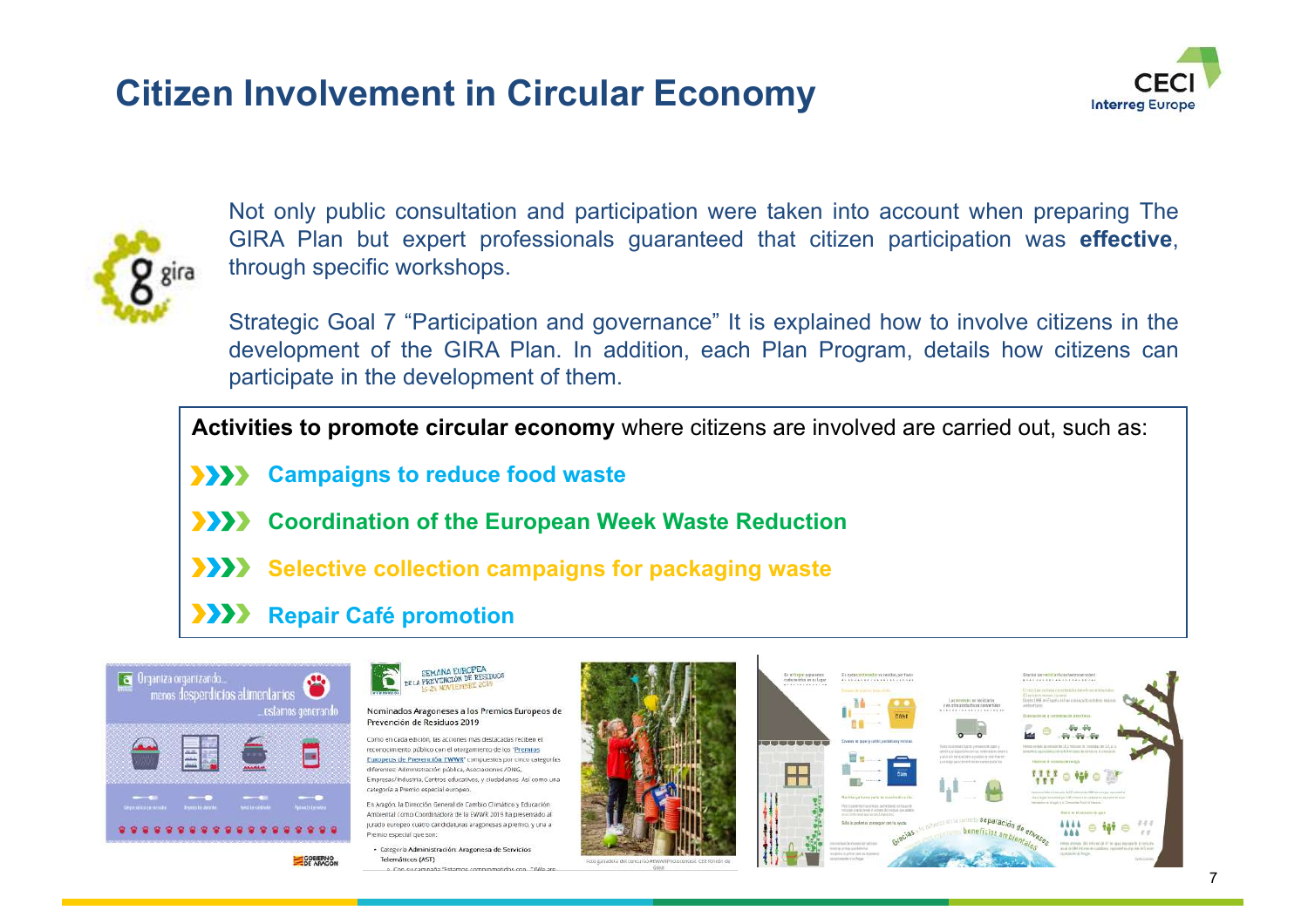# **Citizen Involvement in the regional level strategy**





#### **New initiatives:** *Forum of Municipalities for a circular economy in Aragon*

- A new meeting "place", a channel for participation Improving waste management and circular economy, through:
- Sharing information (initiatives and ggpp)
- -Training



## **Learnig by sharing Reasons to participate**Razones para participar Contacto con **STRILIZACIÓN RECOGIDA** personas del sector





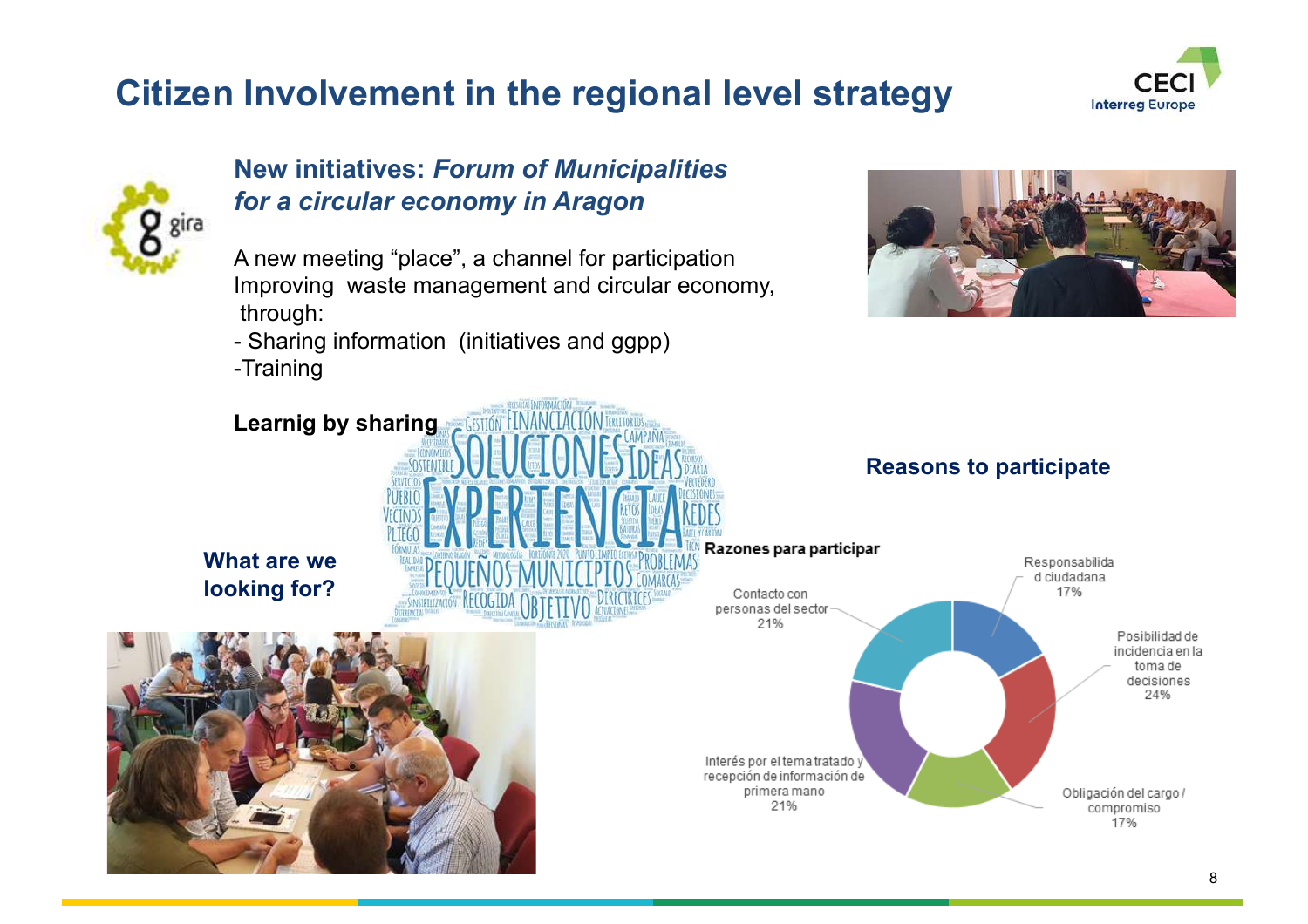



# **Team & Stakeholders CECI Aragón**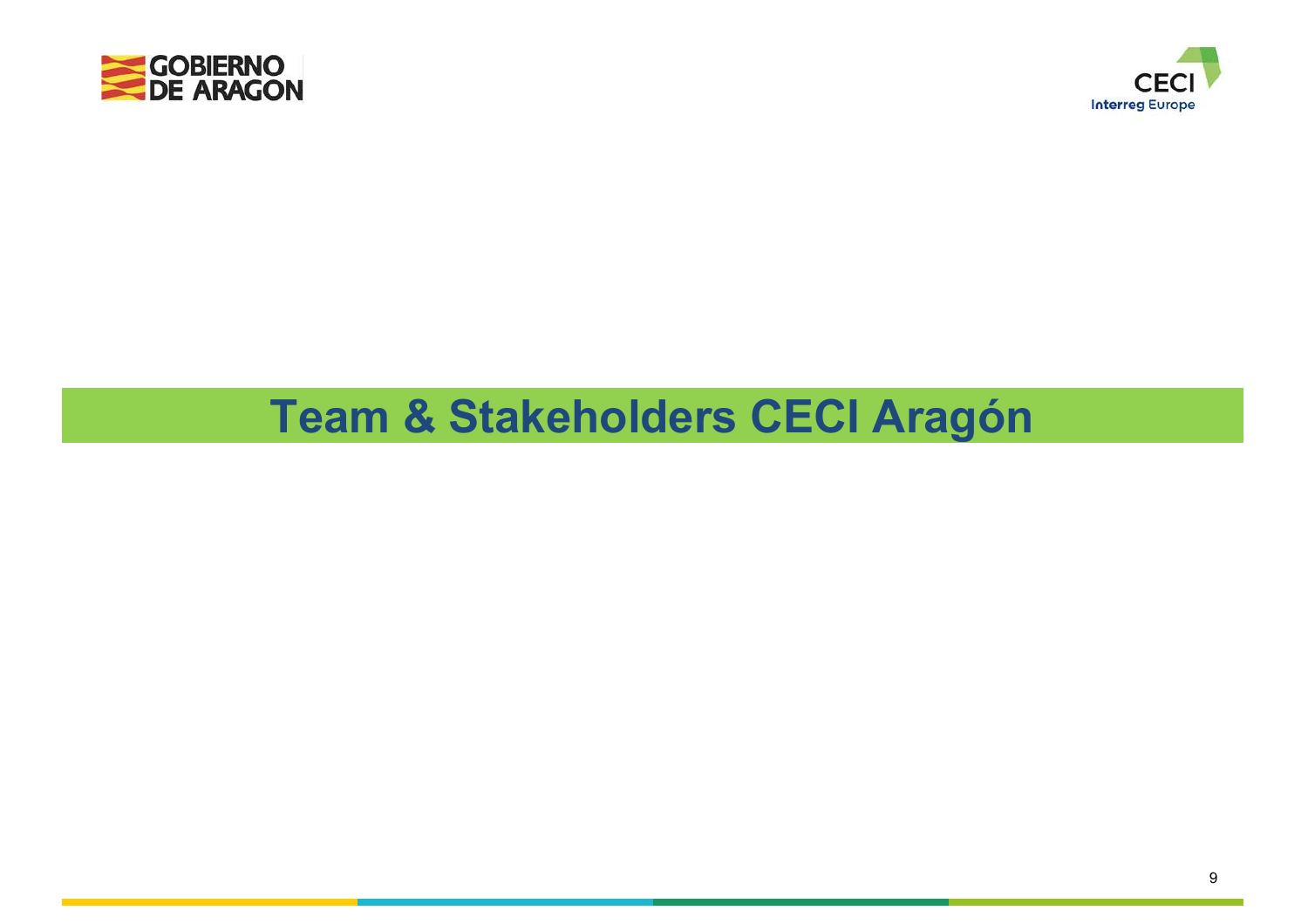



## **Team & Stakeholders CECI Aragón**

**Municipality Zaragoza** 

**Technical** Technical servicies **servicies**

**Directorate General** for Climate Change and Environmental **Education** 

> **Environmental Planning Service**

#### **General Manager– Marta de Santos**

*Directorate. Directs and coordinates all the actions of the DG* 

**Head of Environmental Planning Service – Guadalupe Zárate** *CECI Project Manager. Directs and coordinates all the actions of the Environmental Planning service*

**Technical senior advisor– Matilde Cabrera** *CECI Assistant Manager. Technical support to the head of the service* 

> **Technical junior advisor– Ángeles Pintor** Technical support to the head of the service







| <b>Public Servicies</b>              | <b>Municipality Utebo</b>                                                             |
|--------------------------------------|---------------------------------------------------------------------------------------|
|                                      | <b>DG Consumption</b>                                                                 |
| University                           | <b>UNIZAR Greencampus</b>                                                             |
|                                      | <b>USJ</b> Greencampus                                                                |
| <b>Social Economy</b>                | <b>CEPES</b> Social Economy Cooperative                                               |
|                                      | Zaragoza Bank Food                                                                    |
|                                      | "A todo Trapo" Collection, reuse and recycling of used clothing                       |
|                                      | <b>ARROPADOS</b> Collection, reuse and recycling of used clothing                     |
| <b>Environmental Foundation</b>      | <b>ECODES</b>                                                                         |
|                                      | <b>EARTH FRIENDS</b>                                                                  |
| <b>Enterprises</b>                   | <b>SAICA</b> Recycled paper                                                           |
|                                      | <b>ANEFA</b> Agreggates for construction                                              |
|                                      | <b>BSH</b> Home appliance. Leader company in Spain                                    |
|                                      | Zaragoza Trade Chamber                                                                |
|                                      | <b>ECOEMBES</b> Company for waste management of plastic, paper<br>and metal packaging |
| <b>Associations and cooperatives</b> | <b>Aragon Agri-food Cooperatives</b>                                                  |
|                                      | <b>UCO Aragon Consumer association</b>                                                |
|                                      | <b>FAMCP Aragon Municipalities Federation</b>                                         |
|                                      | <b>CERAI</b> Studies and training on sustainable agriculture                          |
| <b>Technological Institutes</b>      | <b>AITIIP</b> Plastic transformation                                                  |
|                                      | <b>CIRCE</b> Energy efficiency                                                        |
|                                      | <b>ITAINNOVA</b> Institute of Technological Research                                  |

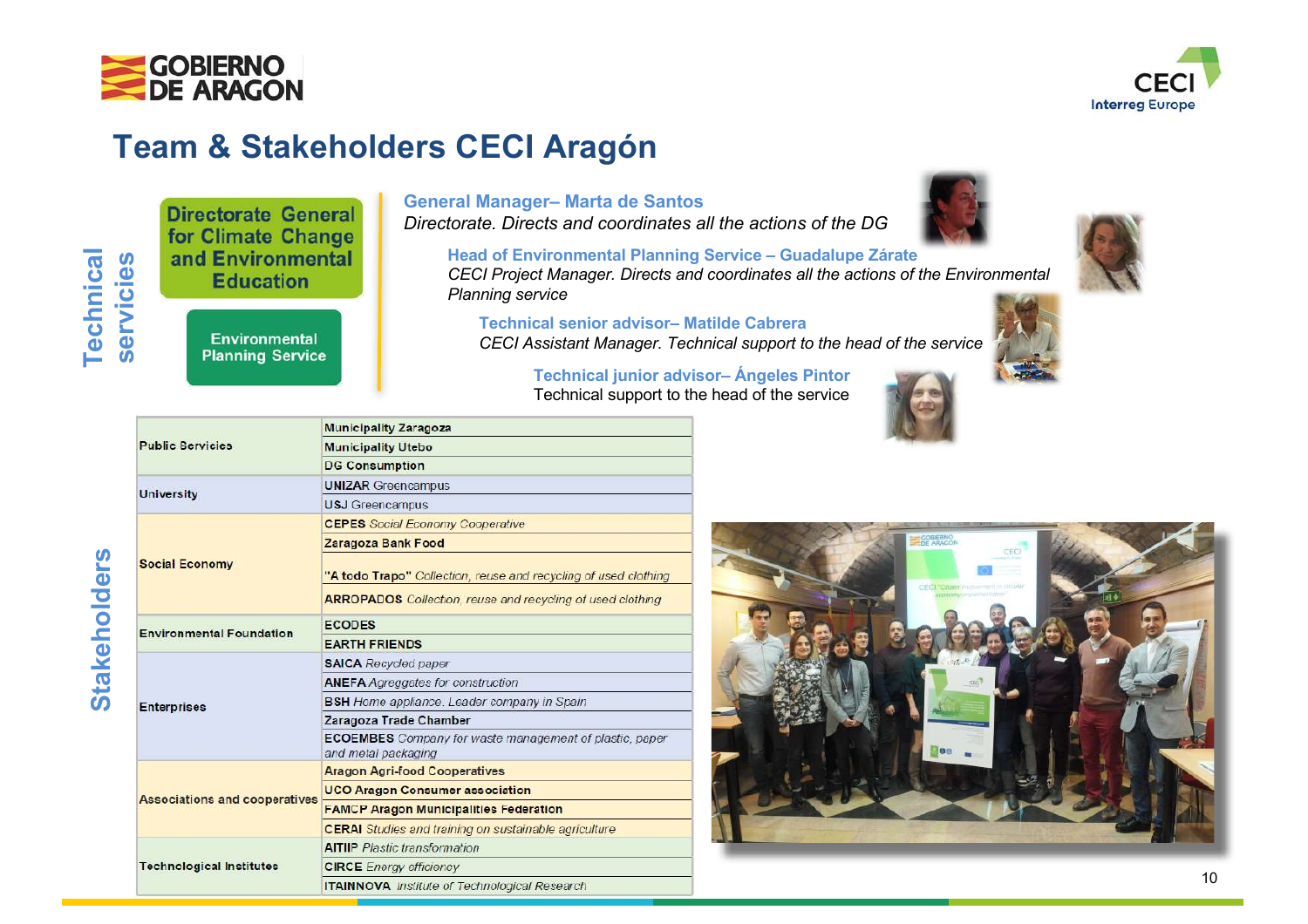## **Team & Stakeholders CECI Aragón.**



 $\frac{V_{0U}}{V_{0U}}$ 

### **Semester 1. State of Art**



November 19, 2019 21 participants: stakeholders + 5 c.s.*Gobierno de Aragón* Team



Workshop by *Lego Serious Play*.

# **During pandemic**

No face-to-face meetings



Mail communication, on-line meetings (staff), webinar (about www.interergeurope.eu/policylearning) Youtube channel, Aragón CECI website (GGPP).



Describing GGPP, online meetings (webinar about EC and consumption



Working on public procurements (FLC, Accion Plan, External support etc.)

**Next steps :** dissemination event, internal event, stakeholders meeting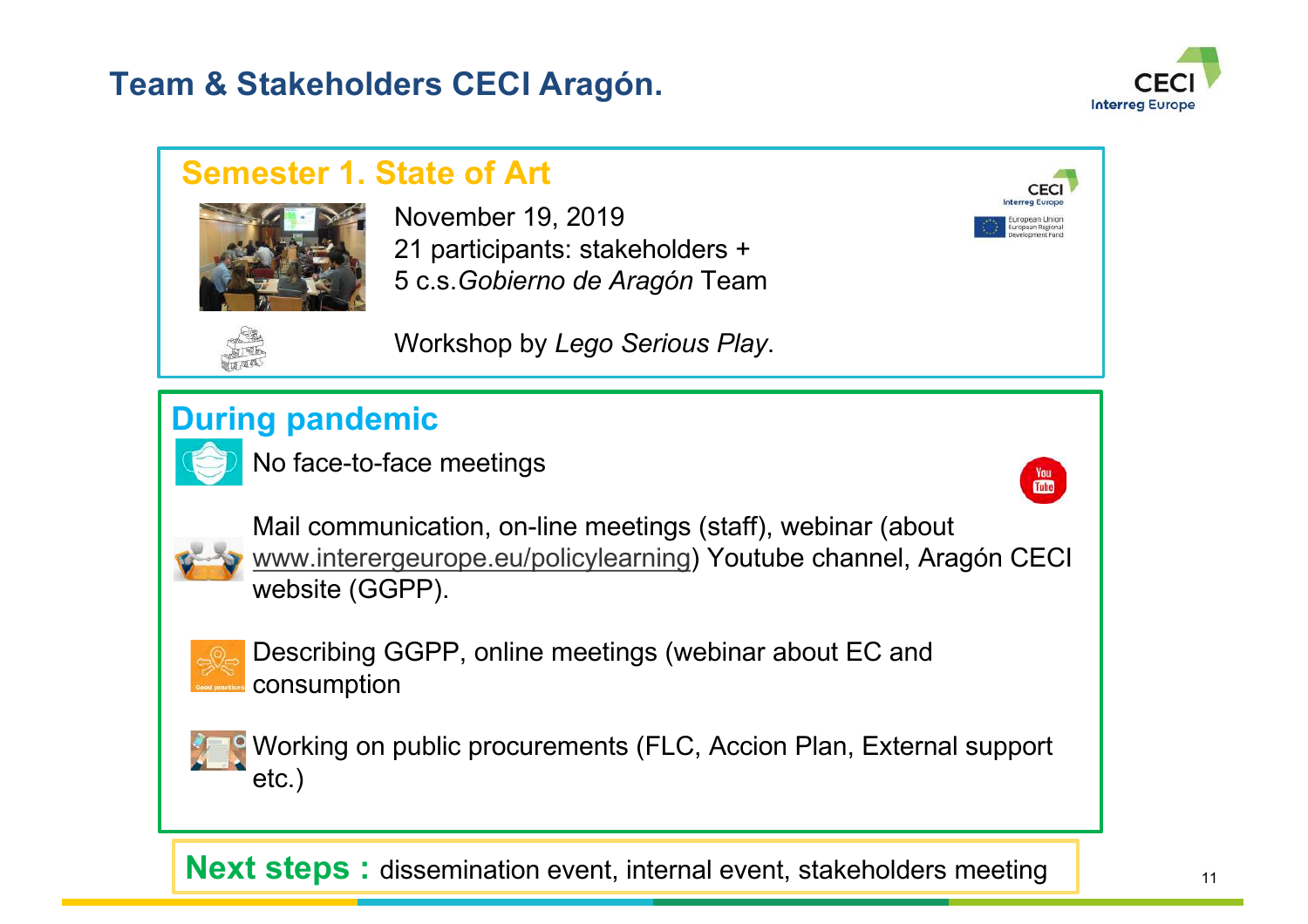



# **Good Practices**

https://www.interregeurope.eu/ceci/good-practices/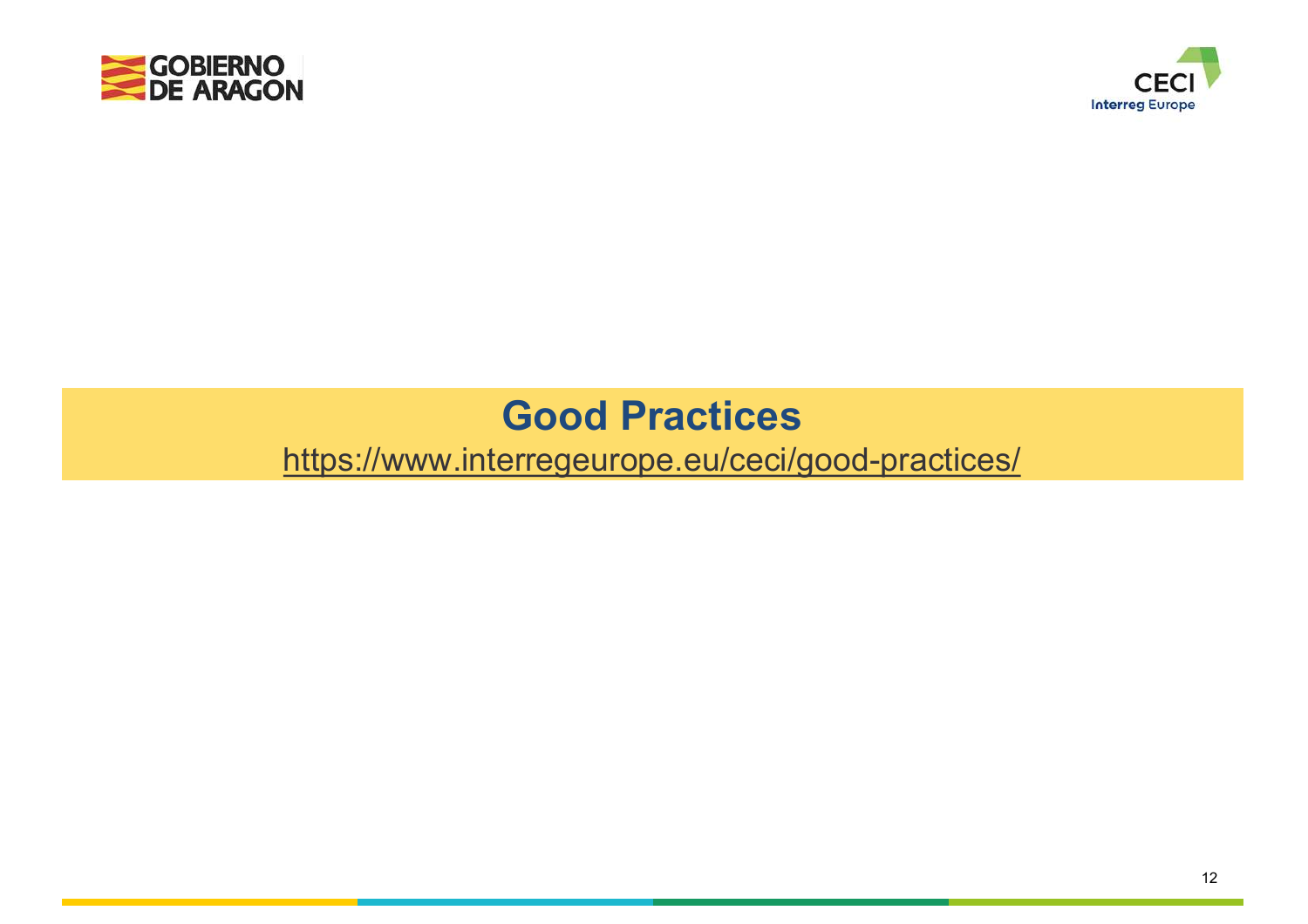



#### $B/S/H/$ **Home appliances** *preparation for reuse***. On-line sales.**

#### **OBJETIVES**

- When people buy **on-line** new BSH appliances, BSH recover those that can be repaired for later sale.
- Identified appliances will be repaired by people trained in **social entities**.
	- Thus, a **second hand market** emerges

**ACHIEVEMENTS**



#### **HOW IS IT? Reuse** æ  $\frac{1}{\sqrt{2}}$ **DistributionProduction Recycling** ŦH. 医一种点 计过程 **Distribution** We pick up the **used devices** if the customer demands it and ask if they work or not **Use** Used devices are transferred to the **Elimination logistics operator** All repaired All repaired<br>appliances are sold! They are separated into **two rows**: they work / they don't work If it does not work, they are managed through an **authorized BOSCH**  $(\exists)$ **waste manager** If it works, the **social entity** transfers it to its center

#### 13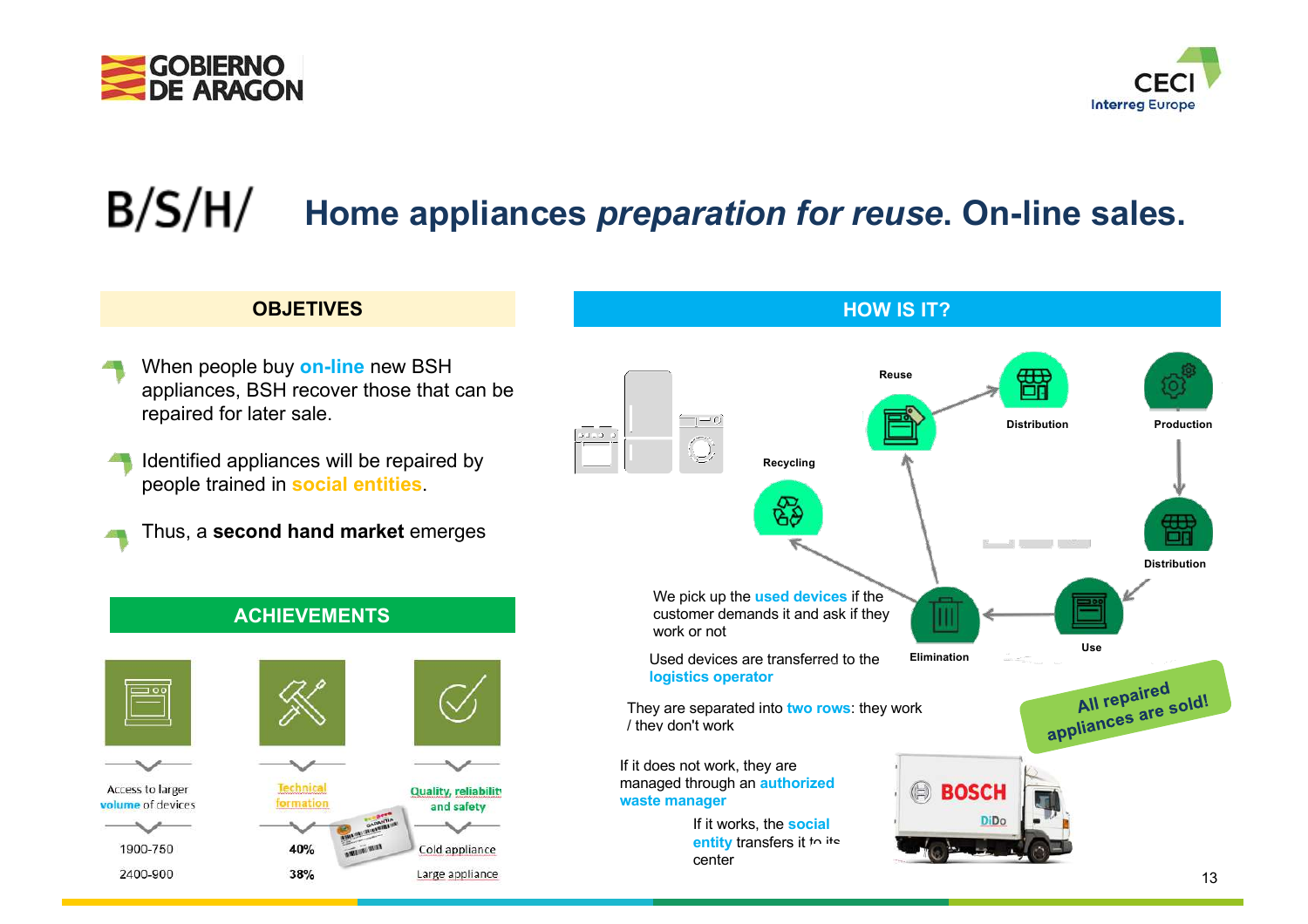



## **"ERRE QUE ERRE"**

#### **HOW IS IT?**

#### **OBJETIVES**

. *by generating individual and teamwork Provide a new pedagogical tool to improve environmental knowledge and awareness habits. More than only teaching materials*

#### **ACHIEVEMENTS**

*More than 10 Aragon schools tested the materials before the kick-off. A survey was answered by nine schools, and the results showed a high degree of satisfaction.*

*It is foreseen that more schools will join the project during the 2020/2021 course.*



During the project, a group of teachers, volunteers, have produced some supplies, some materials, for example, 3Rrelated **worksheets for all subjects** in the curriculum.

-Teachers are a key part of the development of the project. -The materials allow gradual use: from a basic level of commitment (only directed by individual teachers) to a maximum level of commitment (which includes activities for all school personnel: office workers, school canteens, etc.)

There are 2 folders: the "blue" folders are final activities and projects for teachers and other school personnel, and the "yellow" folders are activities for students, classified as R1 (reduce), R2 (reuse) and R3 (recycle).